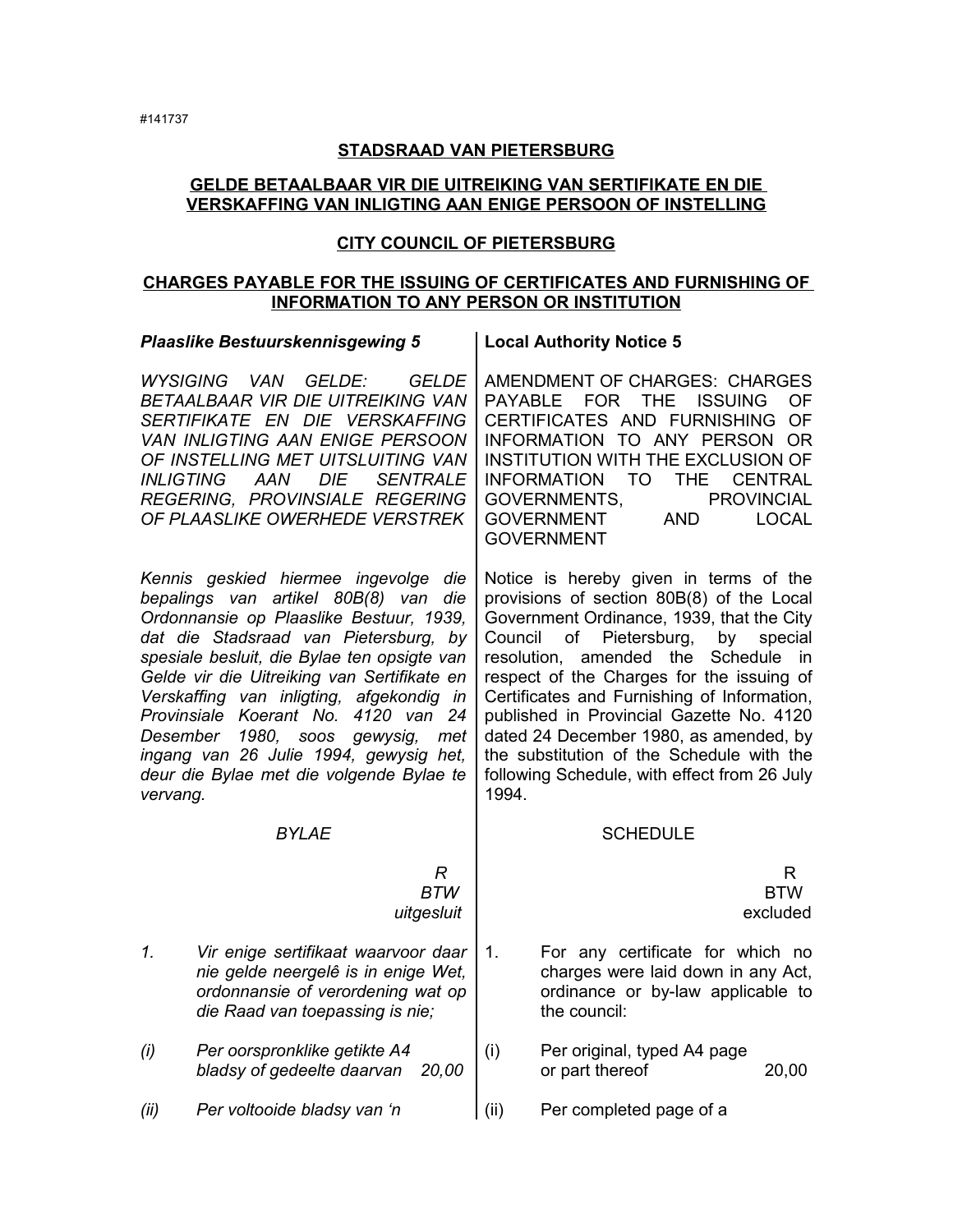|        | afskrif, afdruk of afskrif van<br>'n pro forma sertifikaat                                                                                                       | 10,00  |       | copy, reproduction or<br>duplicate of a pro forma<br>certificate                                                                                                                                            | 10,00 |
|--------|------------------------------------------------------------------------------------------------------------------------------------------------------------------|--------|-------|-------------------------------------------------------------------------------------------------------------------------------------------------------------------------------------------------------------|-------|
| 2.(i)  | Vir die verskaffing aan die-<br>selfde persoon of instansie<br>van hoogstens drie name en<br>adresse van persone of drie<br>beskrywings van eiendomme<br>per dag | Gratis | 2.(i) | For the furnishing of<br>information to the same<br>person or institution of<br>a maximum of three<br>names, addresses of<br>persons or three des-<br>criptions of properties,<br>Free of charge<br>per day |       |
| (ii)   | Daarna per verskaffing aan<br>dieselfde persoon of instan-<br>sie van die naam en adres<br>van 'n persoon of die be-<br>skrywing van 'n eiendom                  | 10,00  | (ii)  | Thereafter for the<br>furnishing of informa-<br>tion to the same<br>person or institution<br>of the name and<br>address of a person<br>or the description of<br>a property                                  | 10,00 |
| 3.     | Inspeksie van, of insae in<br>enige akte, dokument,<br>kaart of diagram:                                                                                         |        | 3.    | Inspection of, or the<br>perusal of any deed,<br>document, sketch<br>or diagram:                                                                                                                            |       |
| (i)    | Vir die eerste uur                                                                                                                                               | Gratis | (i)   | For the first hour<br>Free of charge                                                                                                                                                                        |       |
| (ii)   | Daarna, per uur of ge-<br>deelte van 'n uur                                                                                                                      | 10,00  | (ii)  | Thereafter, per hour,<br>or part of an hour                                                                                                                                                                 | 10,00 |
| 4.     | Vir endossemente op<br>verklaring deur koper se<br>vorms, per endossement                                                                                        | 5,00   | 4.    | For endorsements on<br>declaration of purchasers<br>forms, per endorsement                                                                                                                                  | 5,00  |
| 5.     | Vir die verstrekking van<br>inligting ter verkryging van<br>'n uitklaringsertifikaat                                                                             | 15,00  | 5.    | For the furnishing of<br>information in order to<br>obtain a clearance<br>certificate                                                                                                                       | 15,00 |
| 6. (i) | Vir die voortdurende soek<br>en mondelingse verstrek-<br>king van inligting per uur<br>of gedeelte daarvan                                                       | 50,00  | 6.(i) | For the continuous<br>search or oral furnishing<br>of information, per hour<br>or part thereof                                                                                                              | 50,00 |
| (ii)   | Vir die verstrekking van<br>inligting waarna voort-<br>durend gesoek is, indien<br>skriftelik verstrek per A4-<br>bladsy of gedeelte daarvan                     | 20,00  | (ii)  | For the furnishing of<br>information conti-<br>nuously searched for,<br>if supplied in writing,<br>per A4 page or part                                                                                      |       |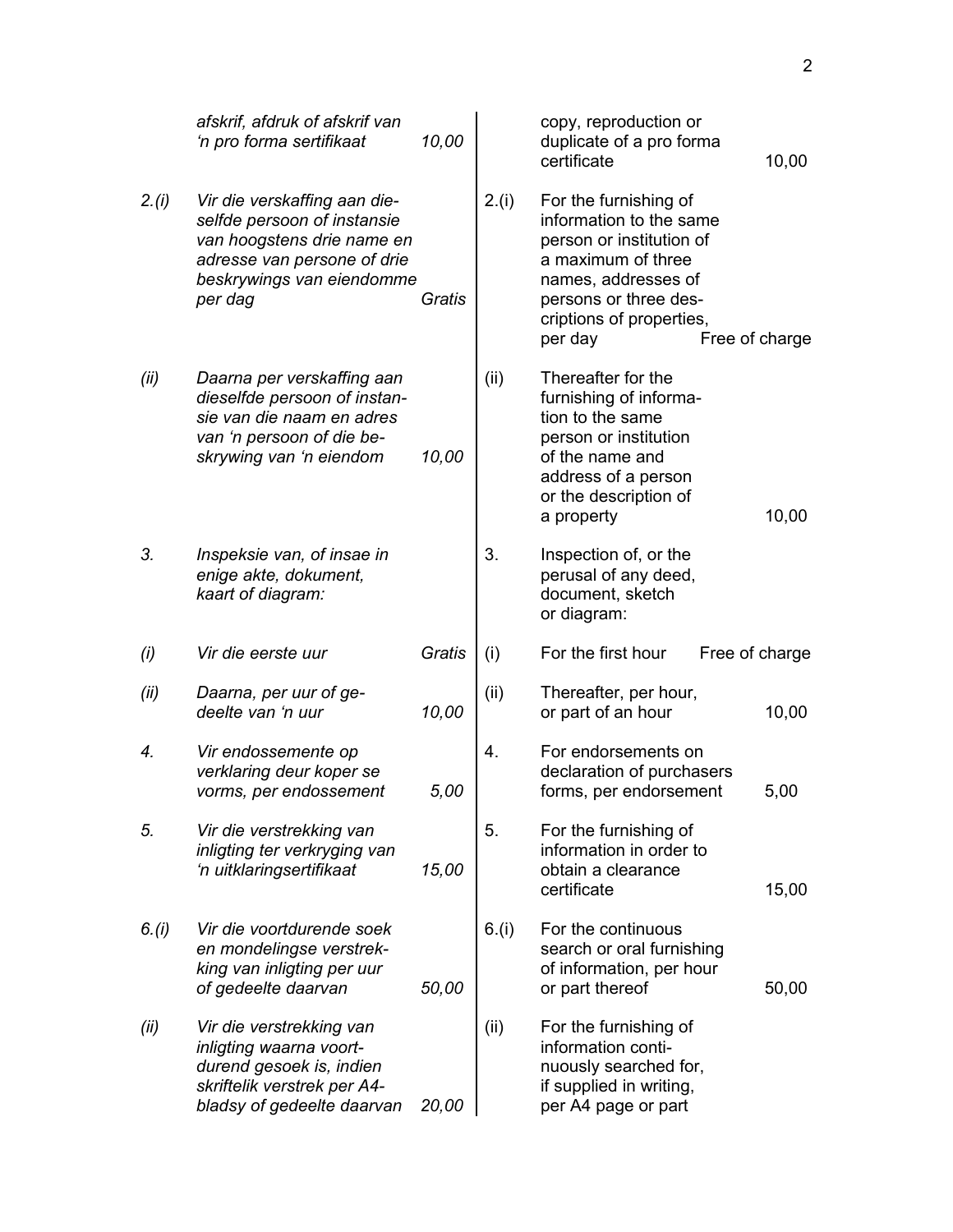|      |                                                                                                                            |        |      | thereof                                                                                                          | 20,00  |
|------|----------------------------------------------------------------------------------------------------------------------------|--------|------|------------------------------------------------------------------------------------------------------------------|--------|
| 7.   | Vir kieserslyste:                                                                                                          |        | 7.   | For voters' roll:                                                                                                |        |
| (i)  | Per hooflys:                                                                                                               |        | (i)  | Per main list:                                                                                                   |        |
|      | Per gedrukte hooflys                                                                                                       | 200,00 |      | Per main list - printed                                                                                          | 200,00 |
|      | Verskaf per slapskyf<br>Floppy) of mini disket<br>(stiffy) volgens Raads-<br>format                                        | 165,00 |      | Main list supplied per<br>Floppy/stiffy disc ac-<br>cording to Council's<br>format                               | 165,00 |
| (ii) | Per wyk:                                                                                                                   |        | (ii) | Per Ward:                                                                                                        |        |
|      | Per gedrukte lys                                                                                                           | 50,00  |      | Ward list - printed                                                                                              | 50,00  |
|      | Verskaf per slapskryf<br>(floppy) of mini disket<br>(stiffy) volgens Raads-<br>format                                      | 50,00  |      | Ward list per floppy/stiffy<br>Disc according to<br>Council's format                                             | 50,00  |
| 8.   | Vir lys van bouplanne<br>goedgekeur, afdrukke<br>afskrifte of kopieë van<br>sodanige lys, per lys:                         |        | 8.   | For a list of approved<br>building plans, copies,<br>duplicates or repro-<br>ductions of such list,<br>per list: |        |
| (i)  | Per maand                                                                                                                  | 10,00  | (i)  | Per month                                                                                                        | 10,00  |
| (ii) | Per jaar                                                                                                                   | 100,00 | (ii) | Per annum                                                                                                        | 100,00 |
| 9.   | Vir die uitreiking van 'n<br>duplikaat publieke motor-<br>voertuiglisensiekwitansie                                        | 10,00  | 9.   | For the issuing of a du-<br>plicate public motor<br>vehicle clearance receipt                                    | 10,00  |
| 10.  | Vir die uitreiking van 'n<br>duplikaat publieke motor-<br>voertuigklaringsbewys<br>(lisensieskyfie)                        | 10,00  | 10.  | For the issuing of a<br>duplicate public motor<br>vehicle clearance<br>certificate (licence disc)                | 10,00  |
| 11.  | Dorpsbeplanningskema                                                                                                       | 50,00  | 11.  | Town-planning scheme                                                                                             | 50,00  |
| 12.  | Vir die onttrekking van<br>inligting gestoor op<br>rekenaar en waarvoor<br>daar nie reeds elders<br>gelde neergelê is nie: |        | 12.  | For the retrieval of<br>information stored on<br>computer and where no<br>charges are laid down:                 |        |
| (i)  | Rekenaarkoste per 15<br>minute dagtyd of                                                                                   |        | (i)  | Computer costs per<br>15 minute day time or                                                                      |        |